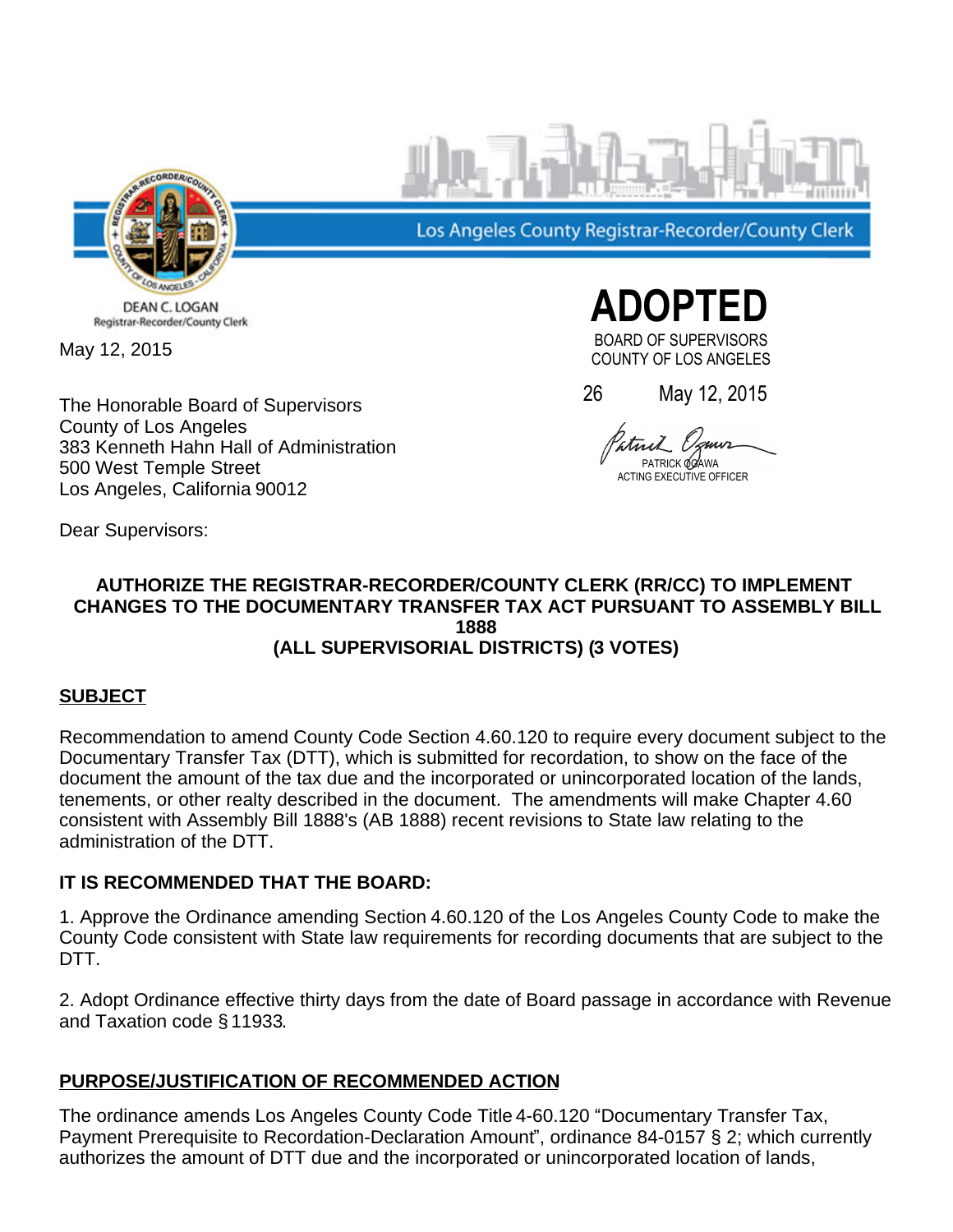The Honorable Board of Supervisors 5/12/2015 Page 2

tenements, or other realty described in the document to be declared on a separate paper rather than on the face of the document submitted for recordation.

Effective January 1, 2015, AB 1888 amended Revenue and Taxation (R&T) code § 11933 by removing the requirement that county recorders must, upon request, show the amount of documentary transfer tax due on a paper separate from the document subject to tax. This provision allowed customers to request that the amount of DTT due be declared on a separate paper affixed to the document submitted for recordation, rather than on its face.

These amendments will also make the text of Section 4.60.120 consistent with the wording of R&T § 11933 as to the payment of the DTT and the declaration requirements. To that end, Section 4.60.120 will also be amended by deleting the requirement that, upon request, the incorporated or unincorporated location of the lands, tenements, or other realty described in the document be shown on a separate paper affixed to the document.

The RR/CC is already complying with the changes made by AB 1888. To implement this change the RR/CC has updated necessary public outreach notifications, and revised procedures to ensure all documents are recorded according to the Revenue and Taxation code.

### **Implementation of Strategic Plan Goals**

This request supports the County Strategic Plan as follows:

Goal No. 1: Operational Effectiveness: Maximize the effectiveness of the County's process, structure, and operations to support timely delivery of customer-oriented and efficient public service.

# **FISCAL IMPACT/FINANCING**

The programmatic changes being implemented with this letter and ordinance will not result in any costs to the County.

# **FACTS AND PROVISIONS/LEGAL REQUIREMENTS**

The Documentary Transfer Tax Act was amended and is outlined in Revenue and Taxation code §§ 11932 and 11933.

This change in the Documentary Transfer Tax Act deletes the requirement to accept a separate tax declaration accompanying the document, was approved by the Legislature with the passage of AB 1888.

The accompanying ordinance implements an amendment to Title 4.60.120, Documentary Transfer Taxes of the County Code, has been approved to form by County Counsel.

# **IMPACT ON CURRENT SERVICES (OR PROJECTS)**

Your approval of this recommendation will ensure that the RR/CC remains compliant with the current provisions as set forth in Revenue and Taxation code § 11933 that speaks to the administration of the Documentary Transfer Tax Act.